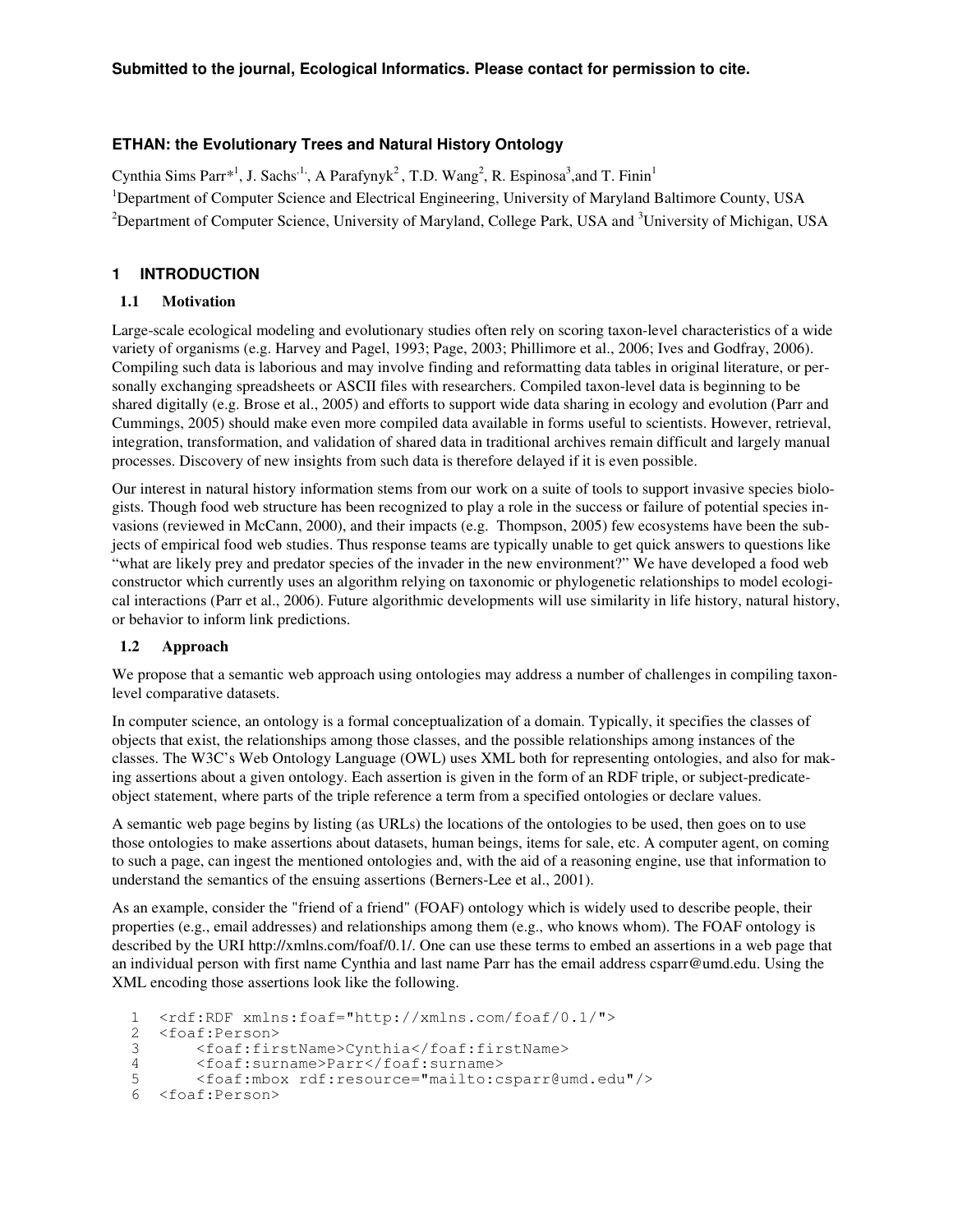Here the first line establishes foaf as shorthand for URI that defines the friend of a friend ontology. Lines 2-6 introduce a new individual person and lines 4-5 specify its properties. A software agent that understands the semantic web language RDF will understand this to mean "there is a person with first name Cynthia and last name Parr who has an email address csparr@umd.edu.

A single semantic web document can both define a class, and also introduce and describe members of that class. Thus, there is not a sharp distinction between "ontology" documents on the one hand, and "instance data" documents on the other. It is helpful, however, to keep this conceptual distinction (between schema and data) in mind. The reader should be aware, therefore, that we refer to "ETHAN" in two distinct senses. When we refer to the OWL documents that define the terms and properties necessary to express natural history and evolutionary tree information we use "ETHAN ontology." When we refer to the taxon accounts we have generated in OWL with information from ADW we call them ETHAN documents.

Below are some of the challenges in compiling taxon-level natural history datasets. We describe how publication of data on the semantic web may address the challenge.

### 1. The need to consult many sources because one's scale or scope is rarely the same as that of any one **previously published research study.**

Semantic web documents can be retrieved and collated from all over the World Wide Web by automated processes so they can be assembled according to a user's preference. For example, some reported data may not apply to all populations of a species but a semantic web document can include semantic metadata that characterizes the geographic scope of the data. A semantic web agent can then use reasoning to interpret what falls into the user's scope regardless of the scale of the metadata.

#### **2. Determining if one's definition of a characteristic matches somebody else's – schema matching**

Because semantic web documents use ontologies to define terms, a researcher can search for data published using the same terms or semantically related terms. A controlled vocabulary might seem to be a simple solution, but two controlled vocabularies may use the same string to refer to semantically different concepts. Ontologies are rich enough that similar concepts are often identifiable even if they are labeled slightly differently and different concepts can be distinguished even if labeled similarly (Bailin and Truszkowski, 2001).

### **3. Resolving conflicts in data when multiple datasets are merged. For example, can we identify when two sources report non-overlapping ranges in body masses for the same species?**

Ideally, semantic web documents cannot only identify when such conflicts exist (because they are logically inconsistent) but they can help resolve conflicts by automatically assessing trustworthiness of sources based on criteria set by users (Kagal, et al. 2006). In practice, this is difficult and we will discuss limitations.

### **4. Not knowing how much data exists for a certain characteristic until considerable time has been invested looking for it.**

Because agents do much of the work, a semantic web approach can reduce the time necessary for retrieval, transformation, and integration (assuming that the documents are out there!).

### **5. Transforming data or making estimates to fill gaps in data requires special knowledge, logic and/or assumptions about related organisms.**

A semantic web approach is unlikely to totally remove the need for experts to manually review and transform data. However, transformations such as standardization of units can be handled without much user input because ontologies specifying the relationship between units exist. Inheritance and aggregation of characteristics in a concept hierarchy are automatic (inherent to this way of representing knowledge) so "gaps" would be filled using logical inference.

**6. Looking for consistency errors in data is very time consuming.** A prime difficulty is standardizing taxonomy so that reported measures for obsolete names are recognized as applying to current taxon names.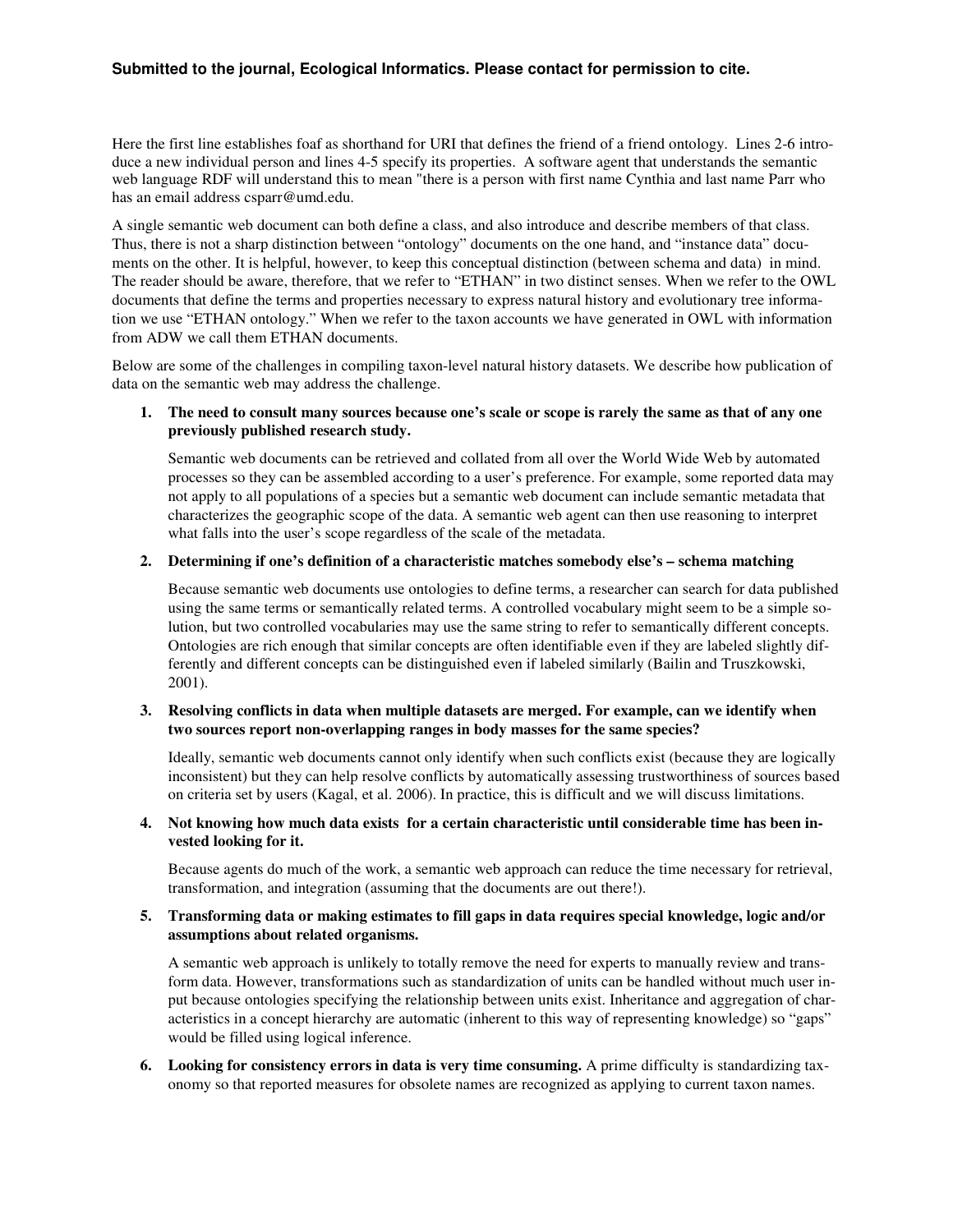Ontologies that mediate mapping of terms or instances across different sources would be helpful.

### **7. Keeping datasets updated is a chore**

Processes to obtain and merge component datasets are more easily automated if both datasets and processes are maintained and described formally on the WWW.

## **8. Sometimes data is made available only in paragraph text**.

If a well-constructed ontology is available, future researchers or database administrators can use it to make their data available this way. For legacy paragraph text, ontologies can be used by natural language processing systems to harvest meaningful data from the text (e.g. Nirenburg, et al. 2005; Spasic et al. 2005).

For our own work, building the ETHAN ontology is the first step towards a robust process of gathering and maintaining appropriate data for our food web constructor algorithms (Parr, et al. 2006).

## **1.3 Previous work**

The genomic, developmental biology, and biomedical communities have tackled similar problems by creating centralized databases (e.g. GenBank (2006) and more recently by building ontologies, e.g. Gene Ontology (2006), Fly-Base (2006), Open Biomedical Ontologies (2006)). However, comparative work at the species level or above in these fields are typically restricted to only model organisms (e.g. Chen et al., 2006, GOMD, 2006). Scientists who want to extend analyses to taxa beyond these well-studied organisms, living and evolving in real populations and communities, will find only scattered digital resources to support them.

Increasingly sophisticated taxonomic name (uBio: MBL/WHOI,2006; ITIS ,2006) and phylogeny (TreeBase, 2006; Tree of Life: Maddison, 2006) resources are now available. Indeed, a similar RDF-based approach has been proposed for the names in TreeBase (Page, 2006). Also, large amounts of ecological and life history data do exist in online databases (e.g,. Myers, 2006, Froese and Pauly, 2006) but they are not standardized with each other nor shared in machine-readable formats across projects.

In the ecological and organismal communities, metadata standards are largely aimed at annotating data collected on individual organisms in particular populations or communities or controlled studies (SEEK, 2004; Bradbury and Clark, 2006) or supporting analysis workflows (Bowers et al., 2005). They are not intended for use for species-level representation. A prototype ontology for the Animal Diversity Web (Parr et al., 2005) emphasized the display and organization of species-level keyword data on that site, and contains no data instances or taxonomic information. The present work replaces the first Animal Diversity Web ontology with a more general framework, ETHAN. We also describe the publication process whereby documents including instance data are published on the World Wide Web.

## **1.4 Outline of the paper**

In this paper, we will describe the Animal Diversity Web and the technologies we chose to use in working with the ADW data. Then we provide an overview of the ontologies and the process used to publish the final semantic documents. We present examples of how the ontology can be used. We present new modeling challenges that arose when creating the ETHAN and how we solved some of them. Finally, our discussion focuses how the ontology might be extended or reused, and on how this solution might scale.

# **2 MATERIALS AND METHODS**

## **2.1 Animal Diversity Web background**

Animal Diversity Web is an online encyclopedia about animals (Kingdom Animalia) originally designed for use in undergraduate biology courses. It has since been used in several comparative studies because it includes information across Kingdom Animalia across the globe. Pages of information, or taxon accounts, are available on over 3000 organisms, mostly at the species level. Coverage is not even, of course, and not all taxon accounts include all possible harvestable data. Most species-level information has been collated by undergraduates from a variety of primary and secondary sources; these are edited by faculty and graduate students. Thus, this is not primary-literature information but a secondary compilation consistent with similar online encyclopedias.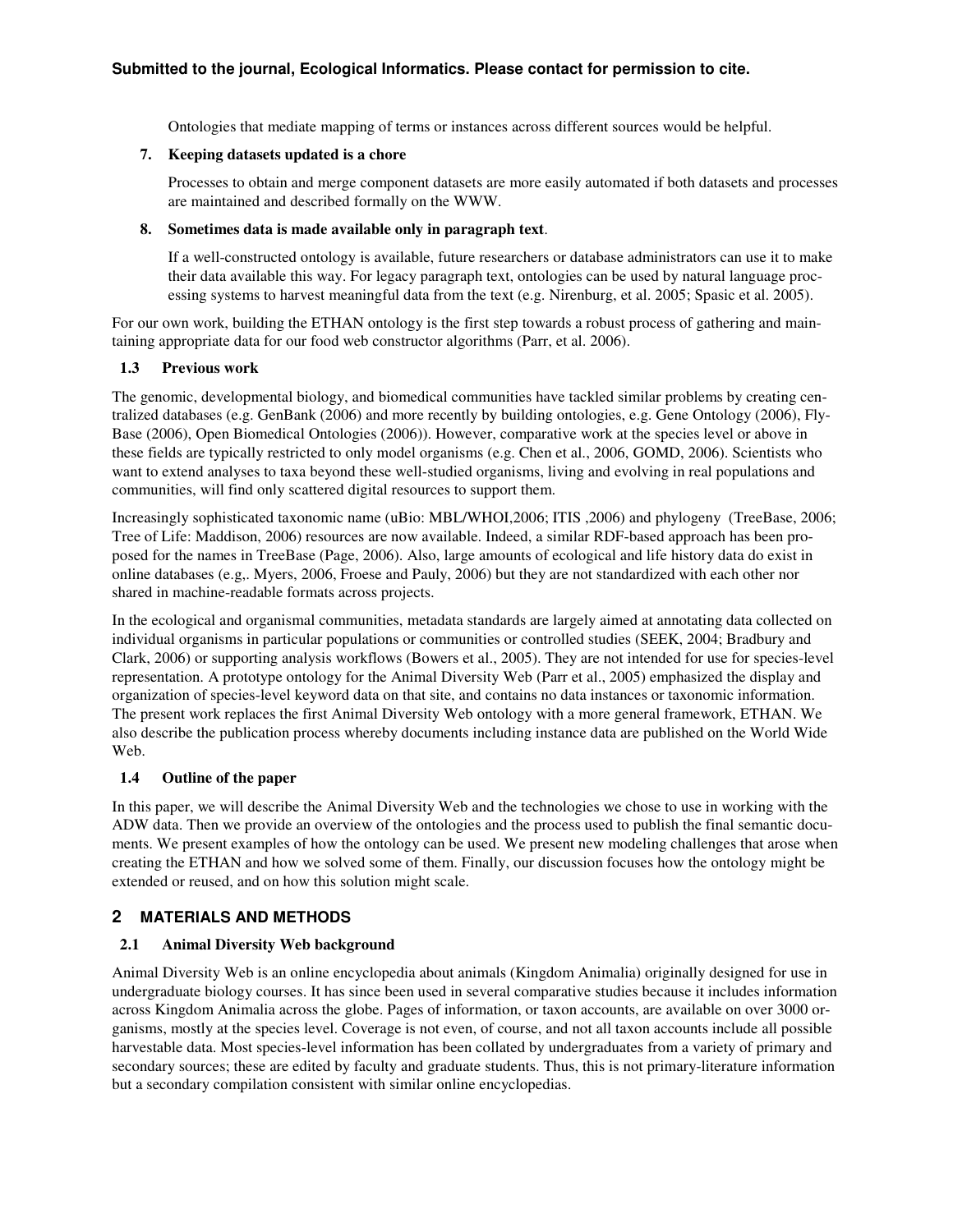ADW's taxonomic backbone has been constructed from a variety of sources including ITIS (ITIS,2006), Mammal Species of the world (Wilson and Reeder, 1993), the EMBL reptile database (Uetz, 2003), and Howard and Moore for birds (Howard, and Moore, 2003). It includes some phylogenetic information at higher levels in the tree (Parr et al., 2004).

While ADW pages include a large amount of unstructured text, there is increasing use of structured data. Several hundred keywords and numerical data fields are presented as checkboxes to authors using an XML-driven template which has been improved over the years. For publication, HTML documents are generated by XSLT scripts that combine XML data templates with data stored in relational data tables (Parr et al., 2005).

### **2.2 Ontology design process**

We attempted to use OWL-DL as the language of the ETHAN but in the end used OWL-Full. As a W3C recommendation, OWL comes in 3 sublanguages or species: OWL-Lite, OWL-DL, and OWL-Full, ordered in increasing expressivity. Each sublanguage is a superset of the previous one. So a Lite ontology is also a DL ontology, and a DL ontology is also a Full ontology. The three sublanguages differ in what and how the OWL constructs can be used. In OWL-Full, users can use all of the constructs with few restrictions, while in OWL-Lite there are the most syntactic restrictions. These syntactic restrictions guarantee certain levels of computational tractability by limiting semantic expressivity. OWL-Lite corresponds to the description logic SHIF(D) and OWL-DL corresponds to SHOIN(D), for both of which sound and complete decisions exist (W3C, 2006) OWL-Full, on the other hand, is undecidable (Horrocks and Patel-Schneider, 2006). Most of ETHAN stays within the decidable fragment of OWL-DL but for various reasons described below we felt it necessary to use OWL-Full.

For automated publication processes we used a variety of programs in C#, PHP, and XSLT because multiple projects and institutions were involved and it seemed reasonable for each programmer to work in the language most compatible with their system. We attempted to avoid any manual changes to ontologies that would be impossible to automate.

To review and test the core keyword and measures ontology, EthanKeywords.owl, we used both Protégé (Stanford Medical Informatics, 2006) and Swoop (Kalyanpur et al., 2005). OWL species validation was performed using WonderWeb (2006).

### **3 RESULTS**

We construct semantic web documents with taxonomic and natural history data using two core OWL-DL ontologies: **E**volutionary **T**ree" **a**nd "**N**atural **H**istory" concept hierarchies. The combination of relevant information from these two ontologies for a particular taxon is, in a way, an instance document. We call them ETHAN taxon documents.

### **3.1 Evolutionary Tree: ETHAN taxonomic ontology**

Several hundred thousand scientific names of species and higher taxonomic levels are represented in a simple class hierarchy without biological ranks as an OWL document at http://spire.umbc.edu/ontologies/EthanAnimals.owl.

For example, the ontology class Corvus corax is a subclass of Corvus.

```
<owl:Class rdf:ID="Corvus_corax">
      <rdfs:subClassOf
      rdf:resource="http://spire.umbc.edu/ontologies/EthanAnimals.owl#Corvus" />
</owl:Class>
<owl:Class rdf:ID="Corvus">
      <rdfs:subClassOf
      rdf:resource="http://spire.umbc.edu/ontologies/EthanAnimals.owl#Corvidae" />
</owl:Class>
```
This allows us to infer from inheritance, for example, that since Corvus corax is a subclass of Corvus, everything that is true for Corvus may also be true for Corvus corax. Assertions about Corvus corax must be at least a subset of what is known about Corvus. An application can sensibly aggregate for a higher taxonomic level what is known about any of its subclasses This way the information can be propagated as expected among high and low-level taxa.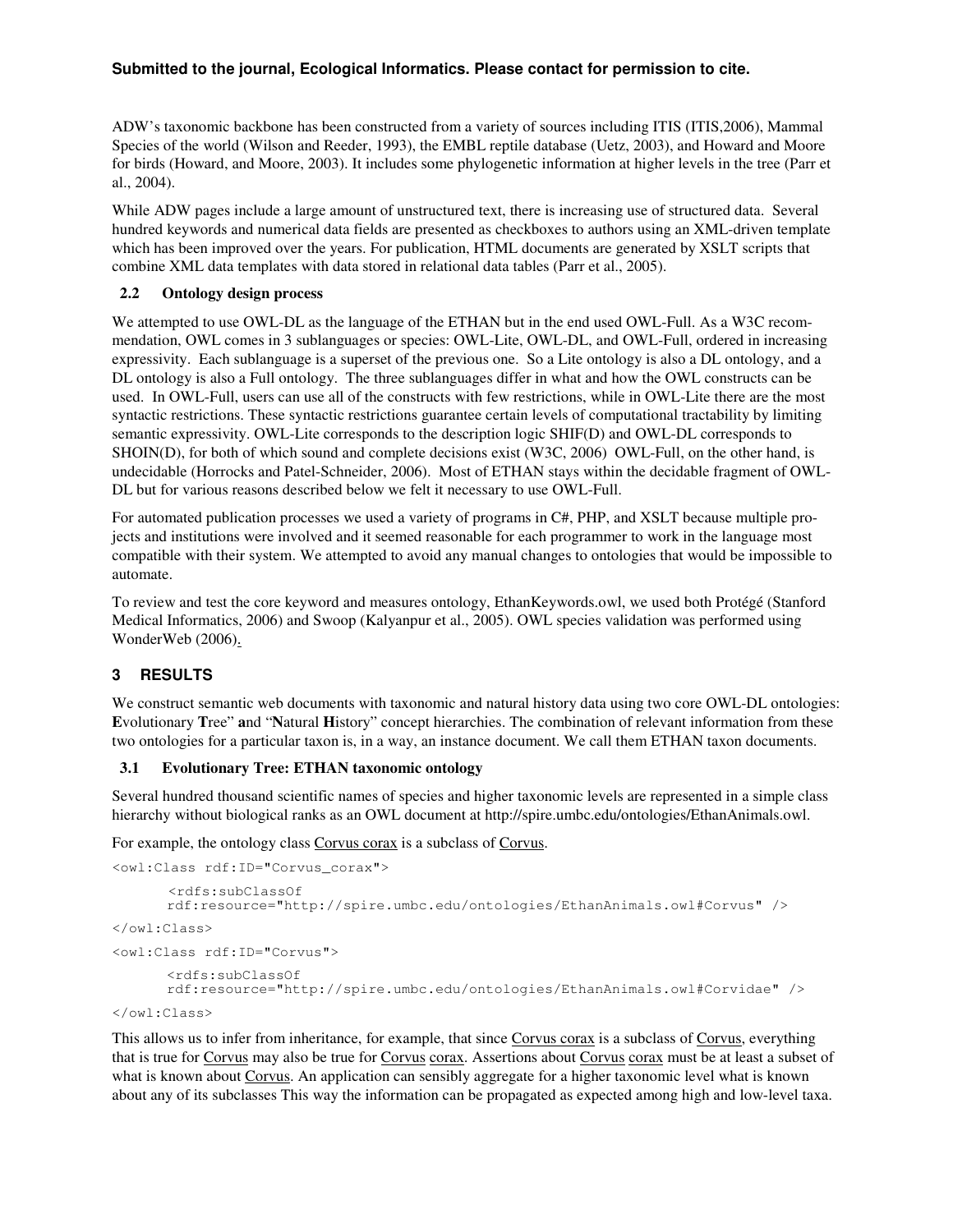Importantly, because our lowest taxonomic level is not an instance but a class, there is room for even lower taxa (e.g. subpecies or varieties, of which we currently have very few). It will also be possible to create instances representing actual individuals of our lowest taxonomic level.

These data come from ADW, as described above, which in turns gets its data from a variety of sources. Species names are represented as binomials (cf. ITIS). Here we do not store the classification path to the root, as suggested by Page (2006), because this can be generated on demand and in the eventual ETHAN document (see below). An earlier effort included names beyond kingdom Animalia, as harvested from ITIS, the Integrated Taxonomic Information System. The total size of this OWL document (http://spire.umbc.edu/ontologies/ethan.owl) was 47.8 MB, beyond the capacity of many reasoning engines and difficult to use in any application (see discussion). Also, current codes of nomenclature allow duplicate names across kingdoms. To avoid collisions in class names, we restricted our class hierarchy document to only Animalia which currently produces 38 MB document. Similar ETHAN versions are being made available for other kingdoms.

We created a PHP-driven utility at http://spire.umbc.edu/ont/ethan.php which allows a user to generate parts of this taxonomic ontology of interest to their own work. A user (or intelligent agent) can specify whether all taxonomic siblings, children, and parents are to be included from a starting name. For example, to support demonstration queries about fish eating fish, we generated actinopterygii.owl, which is only 24 MB.

Separating the taxonomy into a different ontology from the rest of ETHAN allows us to replace taxonomic trees when desired. We currently use Animal Diversity Web's taxonomic backbone for immediate utility and maximum consistency (to the extent that ADW's natural history information is internally consistent with its taxonomy). However, we could take advantage of emerging RDF-formatted phylogenetic and taxonomic information available at TreeBase (Page, 2006).

### **3.2 Natural history: ETHAN keywords ontology**

The ETHAN keywords ontology (http://spire.umbc.edu/ontologies/EthanKeywords.owl) defines a set of behavioral and natural history concepts related to taxa as well as relationships among those concepts (Table 1). It covers reproductive and physical description categories, as well as quantitative measures such as body mass, metabolic rates, and life spans. It also introduces a way to describe conservation status of organisms.

As with taxonomy, categorical descriptors such as habitat and life history characteristics (represented as keyword strings by ADW), are also represented as classes. For example:

```
<owl:Class rdf:ID="ThingWithReproductionMatingSystem"/>
<owl:Class rdf:ID="MonogamousThing">
      <rdfs:subClassOf>
             <owl:Class rdf:about="#ThingWithReproductionMatingSystem"/>
      </rdfs:subClassOf>
```
</owl:Class>

Related ontologies (e.g. SEEK. 2004; Raskin, 2006) organize physical and ecological concepts themselves into hierarchies. The classes here facilitate organizing taxa into groups sharing a particular characteristic. We want to say that Corvus corax is-a MonogamousThing, which is different from saying that Monogamy is-a MatingSystem. Corvus corax is-a Desert-livingThing, where other ontologies might indicate that a Desert is-a Habitat.

Numerical measurements are handled differently. An average measurement or range of measurements can only apply to a group of organisms, and not to any of the instances (i.e. individuals) in that group. Nor would it be appropriate to allow inheritance of these values to subclasses of a group. Thus we cannot model these values strictly as datatype properties. Instead, we use annotation properties, which in OWL are associated only with a specified class.

However, measurements have many characteristics in common. Therefore, we specified that each annotation property has the range of a Measurement class with datatype properties describing the units, average, typical low and high values (these may or may not be absolute minimums or maximums).

```
<owl:AnnotationProperty rdf:ID="mass">
      <rdfs:range rdf:resource="#Measurement"/>
```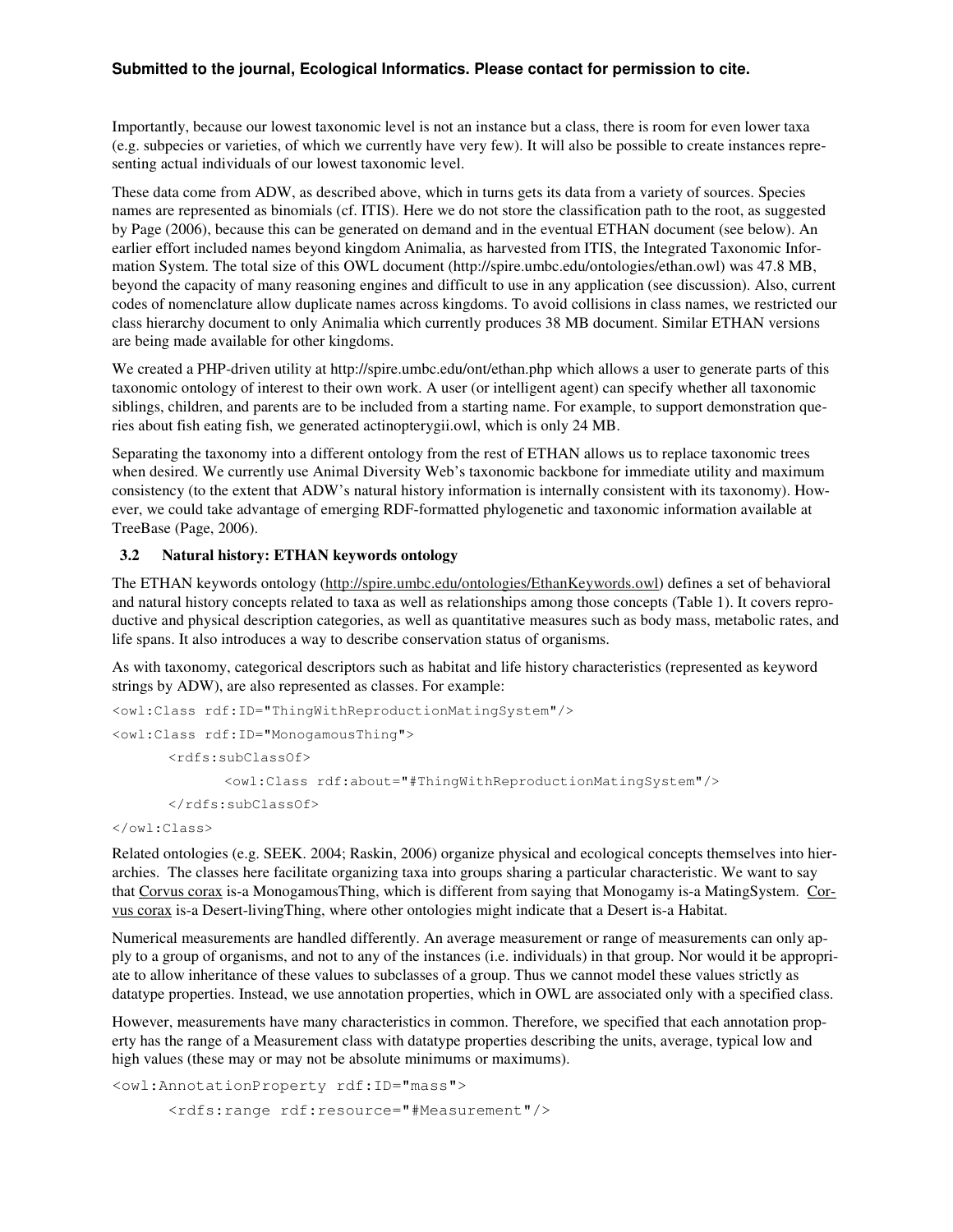```
<rdf:type rdf:resource="http://www.w3.org/2002/07/owl#ObjectProperty"/>
</owl:AnnotationProperty>
<owl:Class rdf:ID="Measurement"/>
<owl:DatatypeProperty rdf:ID="units">
    <rdfs:range rdf:resource="http://www.w3.org/2001/XMLSchema#string"/>
    <rdfs:domain rdf:resource="#Measurement"/>
</owl:DatatypeProperty>
<owl:DatatypeProperty rdf:ID="average">
    <rdfs:domain rdf:resource="#Measurement"/>
    <rdfs:range rdf:resource="http://www.w3.org/2001/XMLSchema#decimal"/>
</owl:DatatypeProperty>
<owl:DatatypeProperty rdf:ID="low">
    <rdfs:domain rdf:resource="#Measurement"/>
    <rdfs:range rdf:resource="http://www.w3.org/2001/XMLSchema#decimal"/>
</owl:DatatypeProperty>
<owl:DatatypeProperty rdf:ID="high">
    <rdfs:range rdf:resource="http://www.w3.org/2001/XMLSchema#decimal"/>
    <rdfs:domain rdf:resource="#Measurement"/>
</owl:DatatypeProperty>
```
As we declare a measurement like "Mass" to be both an AnnotationProperty (which typically does not take an object in an RDF triple) and an ObjectProperty (which does take an object in an RDF triple), we have gone beyond OWL-DL and are using OWL-Full expressivity.

These concepts are organized into meaningful hierarchies. For example, the concept of being an introduced species in the Neotropical region is a subclass not only of "NeotropicalThing" but also "IntroducedThing." Thus one will be able to query to find all organisms that are neotropical, but also all organisms that have been introduced. Similarly, one may query for all reproductive characteristics of taxa and receive both categorical designations like "SemelparousThing" and measurements such as "NumberOfOffspringPerYear."

It is also possible further elaborate classes by adding properties that are drawn from existing ontologies describing the world. For example, the "DuneOrDesertLivingThing" class could have a defined property of "hasHabitat" with the value Deserts, which in an earth science ontology may be defined with a certain maximum amount of rainfall. A reasoner could infer that any taxon designated as a subclass or member of "DuneOrDesertLivingThing" could also be inferred to live in places with a certain amount of rainfall. Taxa asserted to be a "PalearcticThing" can take advantage of geospatial or political descriptions of what "Palearctic" means. We have not yet elaborated the ontology in this way because it has not been necessary for our needs.

New concepts can be easily added to the EthanKeywords ontology without causing problems for existing legacy data. Re-organization of concepts need not impact legacy data, as the keyword and measurement hierarchies exist only in the EthanKeywords.owl ontology and not in individual taxon account documents (described below).

### **3.3 Generating ETHAN taxon documents**

Figure 1 illustrates the sequence of events and documents involved in creating ETHAN taxon documents. Animal Diversity Web and Spire projects get their taxonomic information from ITIS and several other sources. As mentioned above, content stored in ADW's MySQL databases is currently published for the general public as HTML taxon accounts. Taxon-related information can be retrieved from the database in XML format by taxon name using a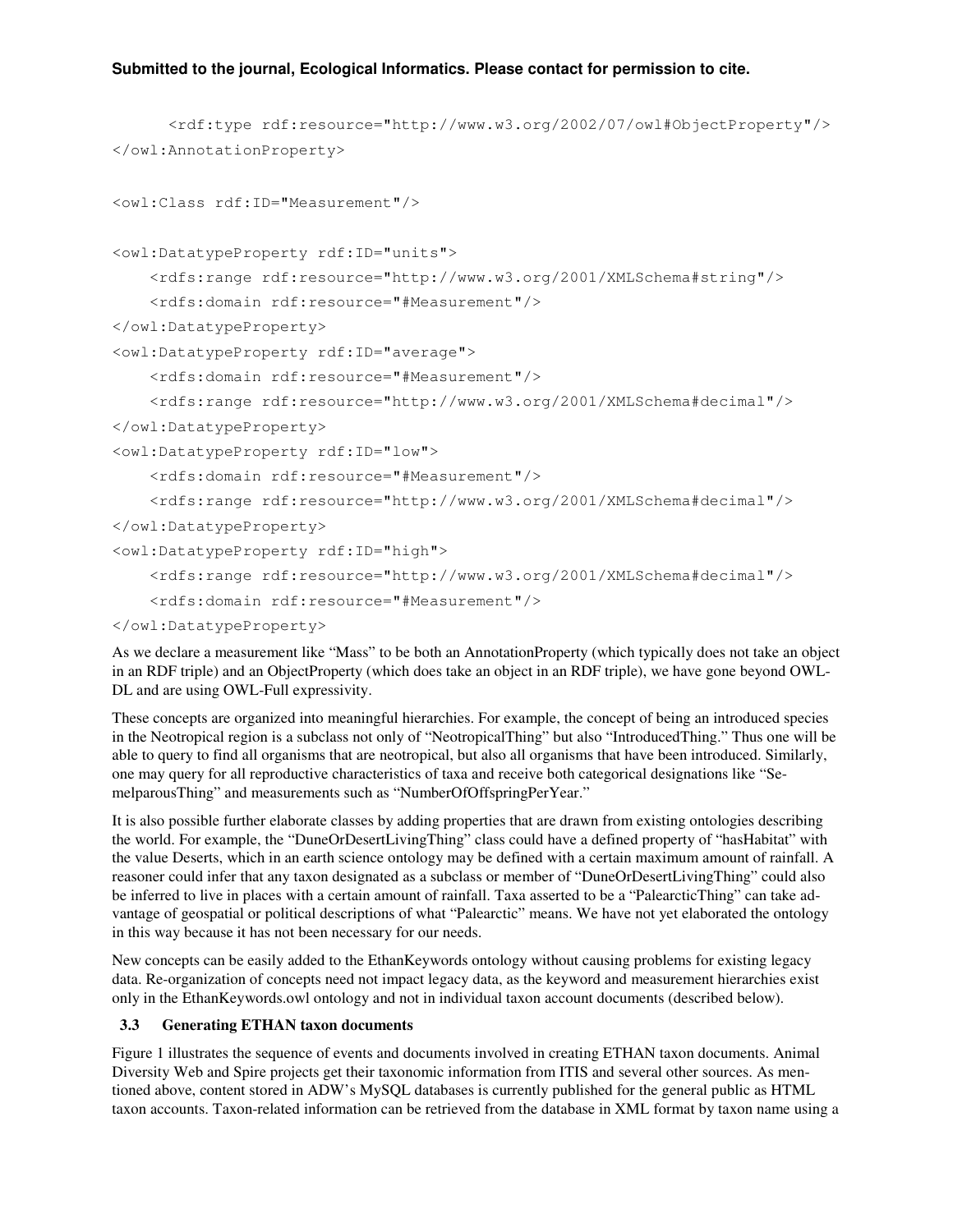PHP utility. Guided by such an XML document, we associate the appropriate keywords and measures in EthanKeywords.owl with the appropriate names from the EthanAnimals.owl hierarchy into a lightweight OWL document labeled with the name of the organism, for example, corvus\_corax.owl. Each document includes all of the keywords and measures and the hierarchy of taxonomic groups to which that organism belongs. At this time, we only transform species-level documents.

We make the taxon a subclass not only of its taxonomic or phylogenetic parent, but also of its categorical descriptors. For example, Corvus corax (Northern raven) is not only a subclass of Corvus (in turn a subclass of Corvidae) it is also a subclass of "NearcticThing" and of "ThingWithSexualDimorphismSexesAlike".

```
<owl:Class rdf:ID="Corvus_corax">
```

```
<rdfs:subClassOf
rdf:resource="http://spire.umbc.edu/ontologies/EthanKeywords.owl#Nearcti
cThing" />
<rdfs:subClassOf
rdf:resource="http://spire.umbc.edu/ontologies/EthanKeywords.owl#ThingWithSexual
DimorphismSexesAlike"/>
```
#### </owl:Class>

Measurements applying to this particular taxon are expressed by references to keyword properties in the EthanKeywords.owl document (abbreviated below as "kw"):

```
<owl:Class rdf:ID="Corvus_corax">
```

```
<kw:mass>
```

```
<kw:Measurement rdf:ID="Measurement_Corvus_corax_mass">
     <kw:units
     rdf:datatype="http://www.w3.org/2001/XMLSchema#string">g</kw:units>
     \langlekw:high
     rdf:datatype="http://www.w3.org/2001/XMLSchema#decimal">1625.00</kw:high>
     <kw:average rdf:datatype="http://www.w3.org/2001/XMLSchema#decimal" />
     <kw:low
     rdf:datatype="http://www.w3.org/2001/XMLSchema#decimal">689.00</kw:low>
     </kw:Measurement>
\langle/kw:mass>
```
</owl:Class>

We have implemented a "Get Owl" button on each ADW page which runs the transformation script that generates these OWL documents. This allows a casual visitor to look at the OWL for each page, and it also provides a mechanism for semantic search engine crawlers such as Swoogle (Ding, et al. 2004) to regularly generate and index these documents (when the crawler follows the link the scripts are run). As Animal Diversity Web updates its published pages in a weekly procedure, semantic search engines will update their indices on their next visit to these pages.

Nearly 3000 taxon accounts generated as part of our testing are available at http://spire.umbc.edu/ontologies/taxa. Currently the average size of a taxon account file is about 15 KB and the average number of OWL triples included is 250.

#### **3.4 Using ETHAN**

#### **Data cleaning example**

One of ETHAN's main use cases is to detect inconsistencies in legacy data. As it is also our goal to try to incorporate multiple data sources, this will help prevent original data inconsistencies from propagating. Guided by biologists to identify mutually exclusive characteristics, we are able to take this into account when we convert from the original ADW data into OWL.

For example, when describing animal locomotion, we want to characterize an animal as either a flier or a glider but not both, because suites of adaptations for these modes of locomotion likely differ. In our modeling paradigm, we model these behaviors as classes, and denote them as disjoint. Any animal that flies will be a subclass of "Thing-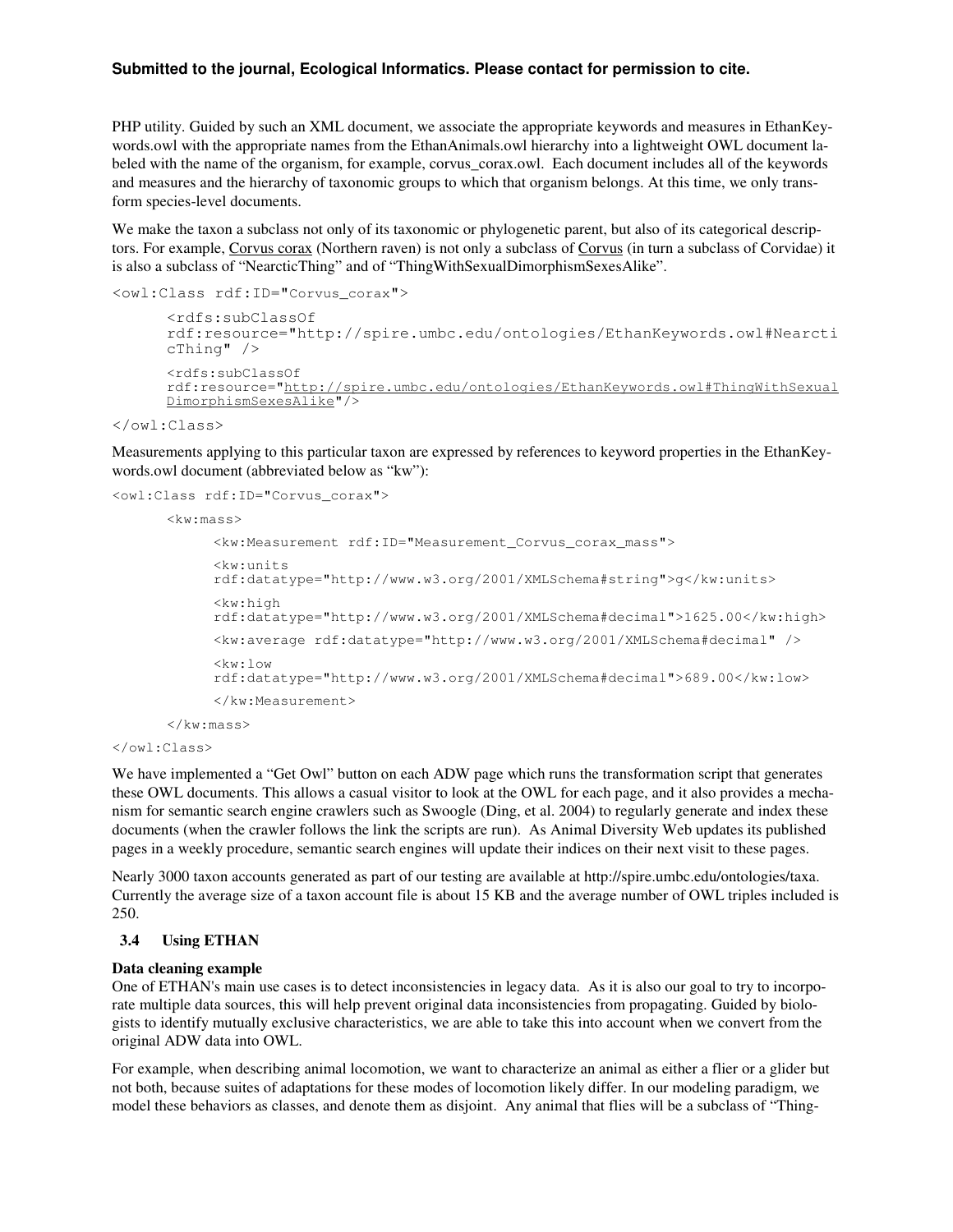That Flies", and any animal that glides will be a subclass of the "ThingThatGlides" class. As we retrieve the locomotion data of an animal from ADW to construct its corresponding OWL file, and if this animal is a subclass of both Flying and Gliding, then the OWL reasoner can detect that such class is unsatisfiable. This tells us that there is inconsistency in the legacy data.

### **Populating databases for ecology**

Figure 2 shows how biologists can use ETHAN and various semantic web agents to populate data for their studies. Data providers make data available in OWL using ETHAN classes or other ontologies (Fig. 2a). Web crawlers at Swoogle (Ding et al., 2004) constantly follow links throughout the web and build an index for all semantic web documents it finds (Fig 2b). A scientist can go to the UMBC TripleShop (Parr et al., 2006), a workshop for semantic web data, and submit a query in an SQL-like language called SPARQL (W3C, 2006). For example, the ecologist may want to build a dataset on the maximum body sizes of predators and prey that are all fish. She constructs a query using appropriate ETHAN terms (such as "Actinopterygii" and "Measurement," "Mass," and "Low") and other ontology terms (such as "Predator" and "Prey"), but does not specify the locations of data to be searched. TripleShop checks the Swoogle index and finds any web documents which contain these terms, e.g. ETHAN documents from the Animal Diversity Web, documents from our food web databases, and ETHAN taxonomic documents that include Actinopterygii. These essentially comprise a very large database of information that should be useful for answering the query. The biologist puts all of these documents (or only those she trusts) in a shopping cart and asks the Triple Shop to apply the original query to these documents., telling the computer to do the logic necessary to know what species count as fish. TripleShop produces a comma delimited file that includes predators and prey that are fish, and their body masses. (Fig. 2c) We can then use this data as input into further analyses.

#### **Discovery through data integration and logic**

Using the TripleShop, a biologist may issue queries that involve logical relationships across related databases. For example, what are cases where introduced species are known to be predators on species considered threatened under the United States Endangered Species Act? Using a single query, we can integrate information from distributed documents using different ontologies to answer this question. An ETHAN taxon document includes geographic range keywords, specifying for each geographic region whether the species is introduced or native. In EthanKeywords.owl, we defined a concept called "IntroducedThing" that takes as subclasses all of the relevant geographic range keywords. Taxa that are considered threatened under the United States Endangered Species Act are asserted by Animal Diversity Web to be subclasses of the EthanKeywords.owl term "UsfwsThreatenedThing." We included all taxon documents and the EthanKeywords.owl document in a TripleShop dataset. We add to the dataset over 250 food web studies are available in OWL using an ontology called SpireEcoConcepts. We applied to this dataset a SPARQL query that retrieves those food web links where the predator taxon is an "IntroducedThing" and the prey taxon is a "UsfwsThreatenedThing" The ten results are shown in Table 2; they are surprisingly diverse in both predators and prey. We have not specified that the specific population that eats the threatened taxa must be introduced, just that somewhere in the world the predator has been introduced and somewhere in the world the prey is threatened (e.g. Branta Canadensis has one subspecies that is threatened). Therefore these results illustrate the potential for these predators to impact species where they may be threatened, even if they are not currently a threat. Further, these results show that food web studies are occasionally providing information on species of conservation or invasive species interest. Similar queries on other categories of conservation risk find many more results than we can show here.

### **4 DISCUSSION AND FUTURE WORK**

### **4.1 New challenges**

### **Big documents vs. small documents**

The large size of the complete ETHAN taxonomic documents poses a serious challenge for some semantic reasoning engines and agents, especially those set up to process all the information using only machine memory. Even though many inference engines use dedicated databases during information processing, the amount of data has a very significant impact on the processing time. In an attempt to address those issues, we developed tools for selecting only the relevant triples for a particular query. This way the inference engine can avoid the overhead of analyzing huge amounts of data trying to figure out whether it is relevant to a particular question asked by a user or not. It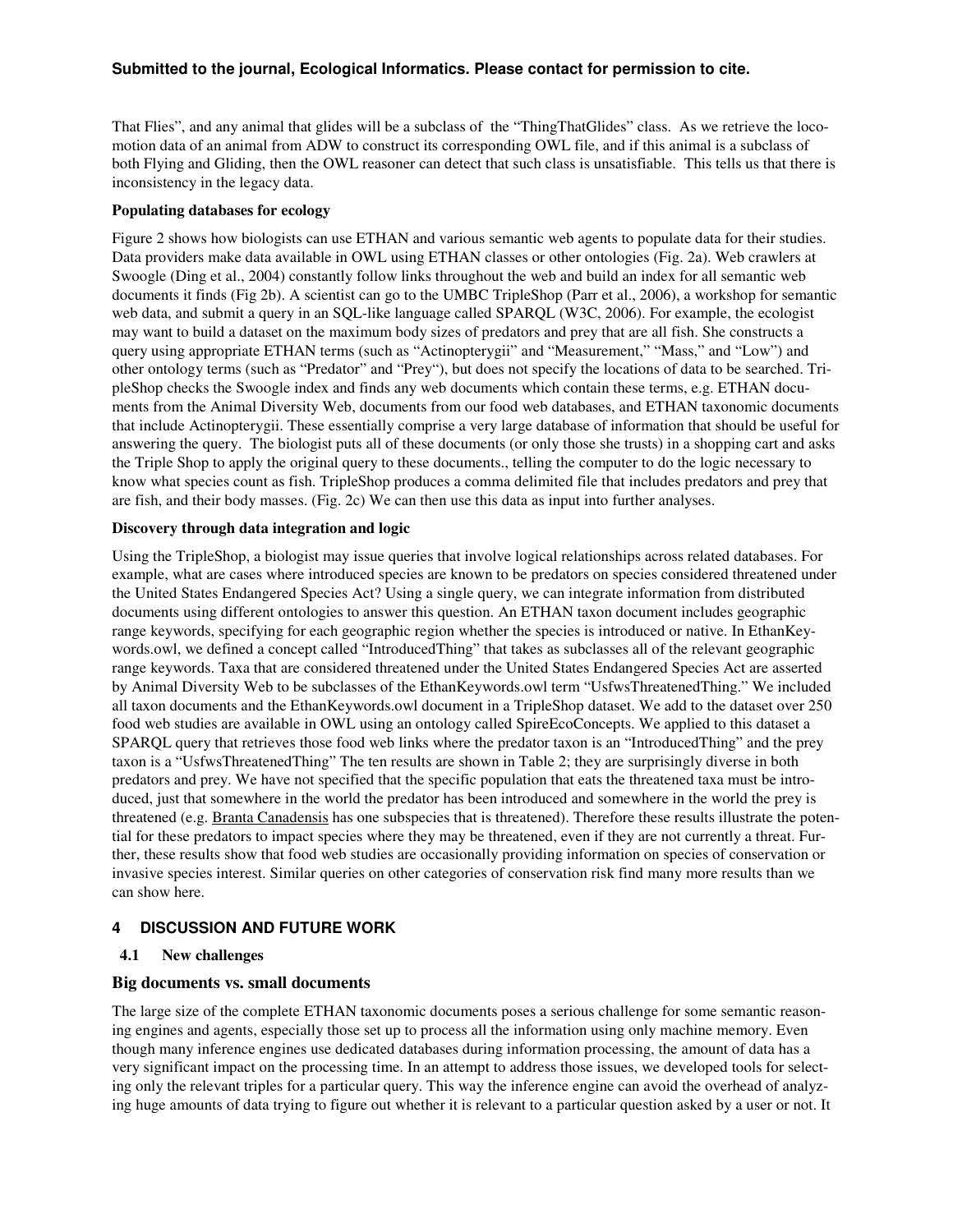should be noted that reasoning about OWL triples requires much more computational resources and time that answering a standard SQL query.

Using our online utility at http://spire.umbc.edu/ont/ethan.php, users can generate a subset of taxonomic data. Future work could involve automating this utility to generate reasoner-friendly subsets that cover the entire taxonomic database.

For the above-mentioned food webs, we created a utility (http://spire.umbc.edu/ont/spirewebs.php) that generates OWL data for the food web studies currently stored in our relational database. Again, instead of storing all the data about all the food webs known to the our project in one single OWL file, a separate data file is created for each food web study with the intent to do some pre-filtering of the data (for example, by habitat if the query deals only with terrestrial taxa) when the query comes in, instead of returning all available data and making the reasoning engine solely responsible for excluding irrelevant information.

## **OWL modeling issues: implications for SPARQL queries**

A common dilemma in ontology design is whether to model information as classes or as individuals. For example, we currently express the fact that gingko-toothed beaked whales live in the Indian Ocean by indicating there is an OWL class, Mesoplodon ginkgodens, which is also a subclass of the class "IndianOceanThing." We could have modeled Mesoplodon ginkgodens as having a certain geographic range keyword as a datatype property.

<owl:Class rdf:ID="Mesoplodon\_ginkgodens">

```
<kw:geographic_range
rdf:datatype="http://www.w3.org/2001/XMLSchema#string">IndianOceanThing</kw:geog
raphic_range>
```

```
</owl:Class>
```
This would enable us to issue simple SPARQL queries to retrieve all species that live in the Indian Ocean. However, OWL-DL has no provision to map assertions about a class to members, or instances, of the class, so we couldn't say anything about where individual whales live. There is a sense in which what we really mean is

<owl:Class rdf:ID="Mesoplodon\_ginkgodens">

```
<rdfs:subClassOf>
       <owl:Restriction>
       <owl:onProperty rdf:resource="kw:geographic_range"/>
       <owl:hasValue>Indian Ocean</owl:hasValue>
       </owl:Restriction>
</rdfs:subClassOf>
```

```
</owl:Class>
```
This restricts possible ranges for any individual whale that is a member of Mesoplodon gingkodens to the Indian Ocean. However, modeling a measurement like "average body mass" this way is problematic because such restrictions would be inherited. Furthermore SPARQL queries on a particular owl:Restriction are especially complex, Our current method of representation handles this gracefully. Because the class Mesoplodon ginkdodens is a subclass of "IndianOceanThing," any instance of it will also be an instance of "IndianOceanThing." We can subclass multiple classes using additional boolean operators. For example, a taxon Corvus corax can occur in numerous places. We express that by saying that Corvus corax is a subclass of the union of several geographic range classes, for example, "NearcticThing" OR "PelearcticThing."

This means any individual of Corvus corax is assumed to be instances of these two geographic designations. However, if a user attempts to assert that an individual of Corvus corax is from Indian Ocean (instance of "IndianOceanThing"), then a logical conflict will result, since "IndianOceanThing" is disjoint from either "NearcticThing" or "PelearcticThing" in ETHAN.

### **Top-down vs. bottom up approach**

Some data authors may only provide data at the species level, while others may not have this information available to them. Currently we only publish keywords in species-level ETHAN documents because this is the level of infor-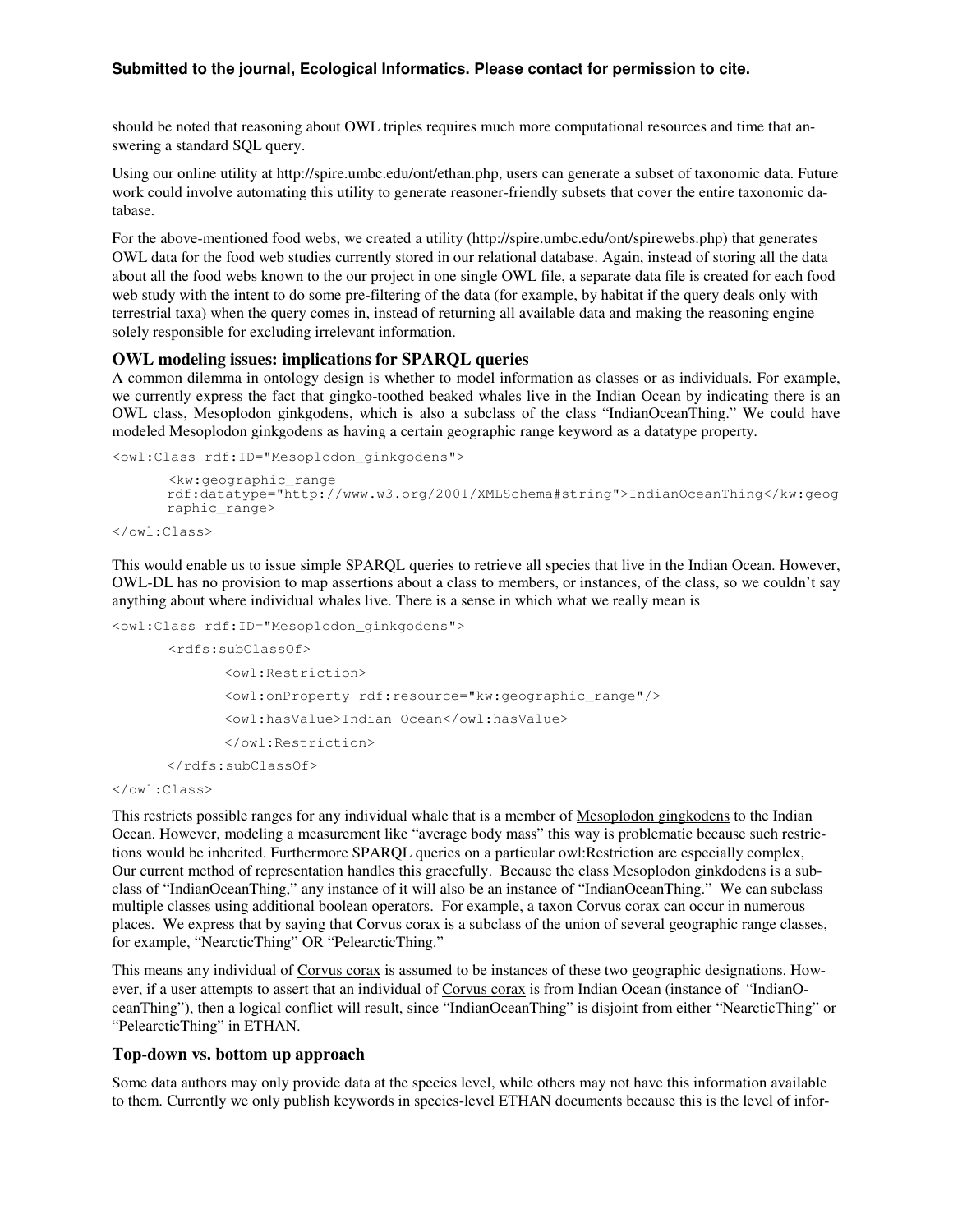mation provided by ADW. This bottom-up approach allows an application to use information from species to make statements about higher levels in the taxonomic hierarchy, but does not take advantage of inheritance. A characteristic common to all members of a family is asserted for every species in that family.

However, the ETHAN ontology framework can handle inheritance gracefully just as illustrated in the example above. As long as an assertion about a class is logically consistent with what is represented for classes above and below it in the taxonomic hierarchy the ontological framework is unconcerned about where the information is asserted. We suspect, however, that biologists would require an application displaying data using the ETHAN ontology to clearly identify which knowledge was directly asserted by authors and which was inferred by inheritance or aggregation. In fact, ADW does have information asserted at other levels and in future work we can incorporate that into ETHAN documents.

### **Limitations**

Our use of annotation properties for declaring the values of measurements presents some difficulty for current editing applications, such as Swoop (Kalyanpur et al., 2005), Protégé (Stanford Medical Informatics, 2006), and Photostuff (Halaschek-Wiener, et al. 2005). First, values for the annotation properties' datatype properties are not displayed and can therefore not be edited using Swoop or Photostuff. However there appears to be nothing wrong with the legality of the code (which we generate using programs) because reasoners and validators behave as expected and we are not to our knowledge violating rules of OWL. Second, Swoop identifies the species of OWL being used by ETHAN documents as OWL-DL while Protégé appears unable to determine the species (though documents pass all tests for OWL-DL). These problems are probably not inherent to ETHAN but to the implementation of the abovementioned programs. To be fair, Swoop and Photostuff are a lightweight editors not intended for OWL-Full editing, and Photostuff is designed primarily for instance editing.

An additional concern is that OWL-DL does not permit the declaration of a domain or range for an annotation property. Yet it would make sense to restrict use of the "Wingspan" annotation property to only those classes (e.g. Aves or Insecta) that actually have wings. OWL-Full does allow this, but we did not wish to further complicate the ability to reason.

Another serious issue is that by modeling measurements this way we cannot check measurements using OWL reasoning. Instances of annotation properties cannot have a logical relationship to each other, so we cannot test whether measurements are consistent across sources (for example, use generic reasoners to determine that a report value for a species falls outside a range of reported values for a genus). However, it is possible for an external application to extract measurements about organisms and perform such consistency checks.

### **4.2 Extending and scaling**

Other than serving as a general model, ETHAN will be a significant contribution if others can use it or extend it, and if it scales well for large databases.

First, must everyone wishing to share species-level data use ETHAN? The answer is no. While it may be useful for projects that are just beginning to design their schema and who have not yet gathered data, existing projects may want to develop their own ontology using their own class names and hierarchies. Then the problem becomes one of creating a mapping from one ontology to others. The mappings become part of the semantic web and are available to others who wish to combine instances from those ontologies. In fact, we have not taken advantage of existing ontologies for measurement (e.g. Raskin, 2006; SEEK 2004) because it was easier for our developers to keep ETHAN self-contained and not import largely irrelevant external ontologies. However in future work we can create equivalencies from our measurements to that of others.

Second, how reusable is ETHAN? We anticipate that it can be used for a wide variety of legacy websites that currently make their data available only in XML or HTML. For example, FishBase (Froese and Pauly, 2006) contains many of the same kinds of information as ADW and it would be interesting to see how consistent data from the two sites are. By mapping the FishBase schema to the ETHAN ontology and following a similar semantic web document generation process it should be possible to rapidly generate OWL documents whose information can be merged with ADW and checked for consistency.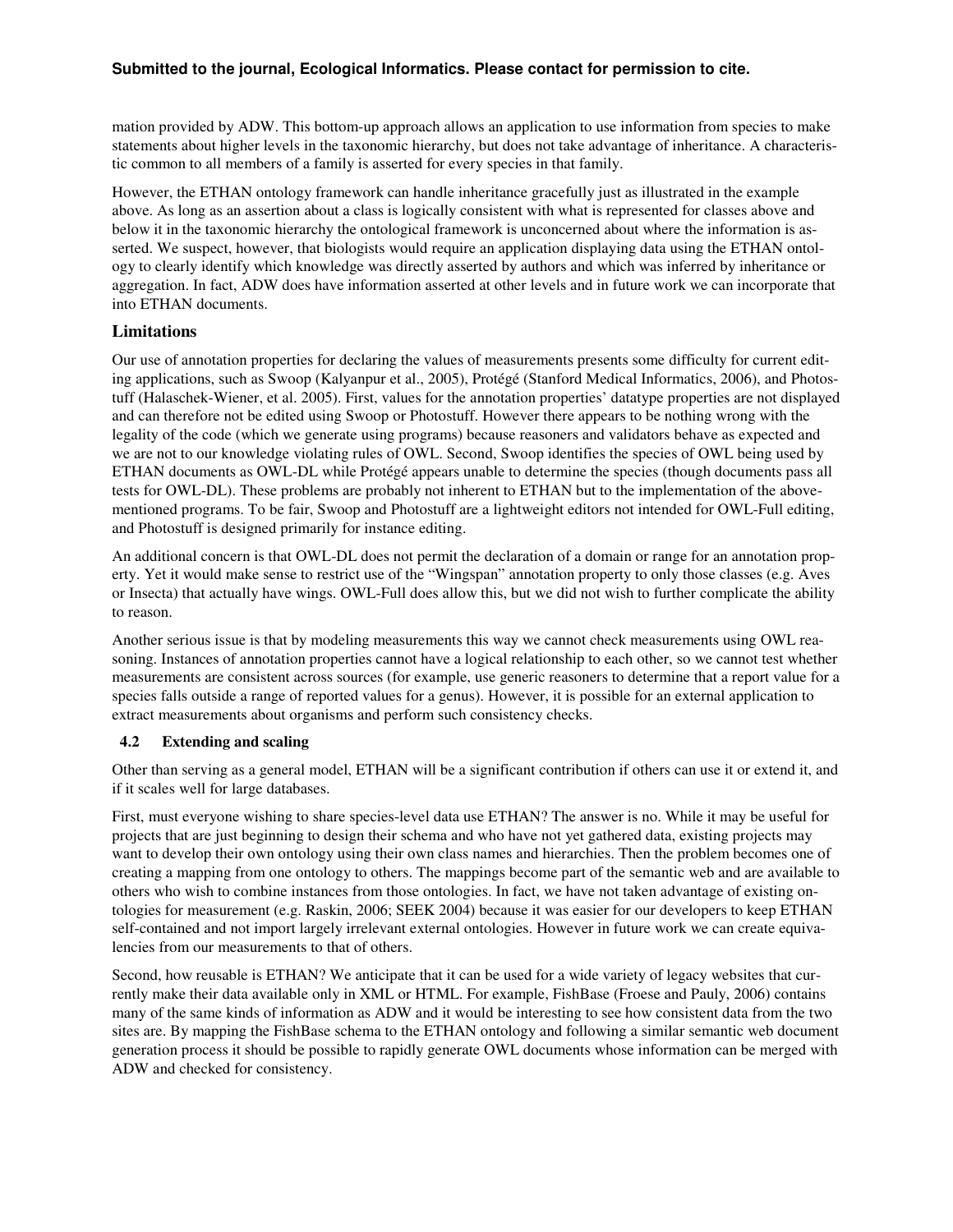Third, how extensible is ETHAN? If database managers expect considerable overlap with ETHAN but will be covering some areas in more detail, ETHAN can be extended. This is what we are planning to do for the LepTree project (http://www.leptree.net), which is storing information about Lepidoptera taxa. This project's focus is more on morphology and evolution than Animal Diversity Web's, so LepTree's ontology will extend ETHAN by adding many more detailed classes in these areas.

Finally, how well does this technology scale? Animal Diversity Web is already designed to cover a global scale across all animals. ADW is a constantly growing resource. Adding instance data should not pose significant challenges for ETHAN because each ETHAN taxon document is small; as mentioned above; this should assist efforts to keep reasoning problems under control. We expect different ontologies to represent knowledge about non-animals to be needed.

There has been skepticism about the success of an OWL-based semantic web approach (Festa, 2005). Widespread adoption of these techniques has been slow in coming and some argue that more lightweight approaches such as microformats can solve many data integration problems (Khare and Celik, 2006). Indeed, the implementation of our effort was quite time consuming. However, consider that for large scientific datasets, current database approaches can handle easy tasks on large amounts of data. Semantic web approaches have so far enabled complex tasks only on small amounts of data. Our work represents an attempt to make complex tasks possible on large amounts of data.

## **5 CONCLUSIONS**

We present ETHAN, a framework for publishing taxon-level natural history characteristics on the semantic web. We show how information on over 3000 taxa from Animal Diversity Web (http://www.animaldiversity.org) is made available in this way. The availability of such data in OWL format makes machine-assisted integration and querying of this information possible. Some challenges are addressed in this work, while others remain for future developers.

## **6 REFERENCES**

Bailin, S. C. and Truszkowski, W., 2001: Ontology Negotiation between Scientific Archives. . Proceedings of the 13th International Conference on Scientific and Statistical Database Management, July 18-20, 2001, George Mason University, Fairfax, Virginia, USA, Pp. 245-250.

Berners-Lee, T., Hendler, J. and Lassila, O., 2001. The semantic web. Scientific American 284, 28-37.

Bowers, S., Thau D., Williams R. and Ludäscher B., 2005. Data procurement for enabling scientific workflows: On exploring inter-ant parasitism. Proceedings of the 2nd International Workshop on Semantic Web and Databases (SWDB), Lecture Notes in Computer Science v. 3372, p. 57-63. Springer Verlag,

Bradbury, J. and Clark, A., 2006. Animal Behavior Ontology. Available at: ethodata.org.

- Brose, U., Cushing, L., Berlow, E.L., Jonsson, T., Banasek-Richter, C., Bersier, L.-F., Blanchard, J.L., Brey, T., Carpenter, S.R., Blandenier, M.-F.C., Cohen, J.E., Dawah, H.A., Dell, T., Edwards, F., Harper-Smith, S.J.U., Knapp, R., Ledger, A.M.E., Memmott, J., Mintenbeck, K., Pinnegar, J.K., Rall, B.C., Rayner, T., Ruess, L., Ulrich, W., Warren, P., Williams, R.J., Woodward, G., Yodzis, P. and Martinez, N.D., 2005 Body sizes of consumers and their resources. Ecology 86, 2545
- Chen, Y.-C., Hsiao, C.-D., Lin, W.-D., Hu, C.-M., Hwang, P.-P. and Ho, J.-M., 2006. ZooDDD: a cross-species database for digital differential display analysis. Bioinformatics 22, 2180-2182.
- Ding, L., Finin, T., Joshi, A., Pan, R., Cost, R.S., Peng, Y., Reddivari, P., Doshi, V. and Sachs, J., 2004. Swoogle: a search and metadata engine for the semantic web. Proceedings of the thirteenth ACM international conference on Information and knowledge management p. 652-659. ACM Press, New York.

Ecological Metadata Language (EML). Available at: http://knb.ecoinformatics.org/software/eml/.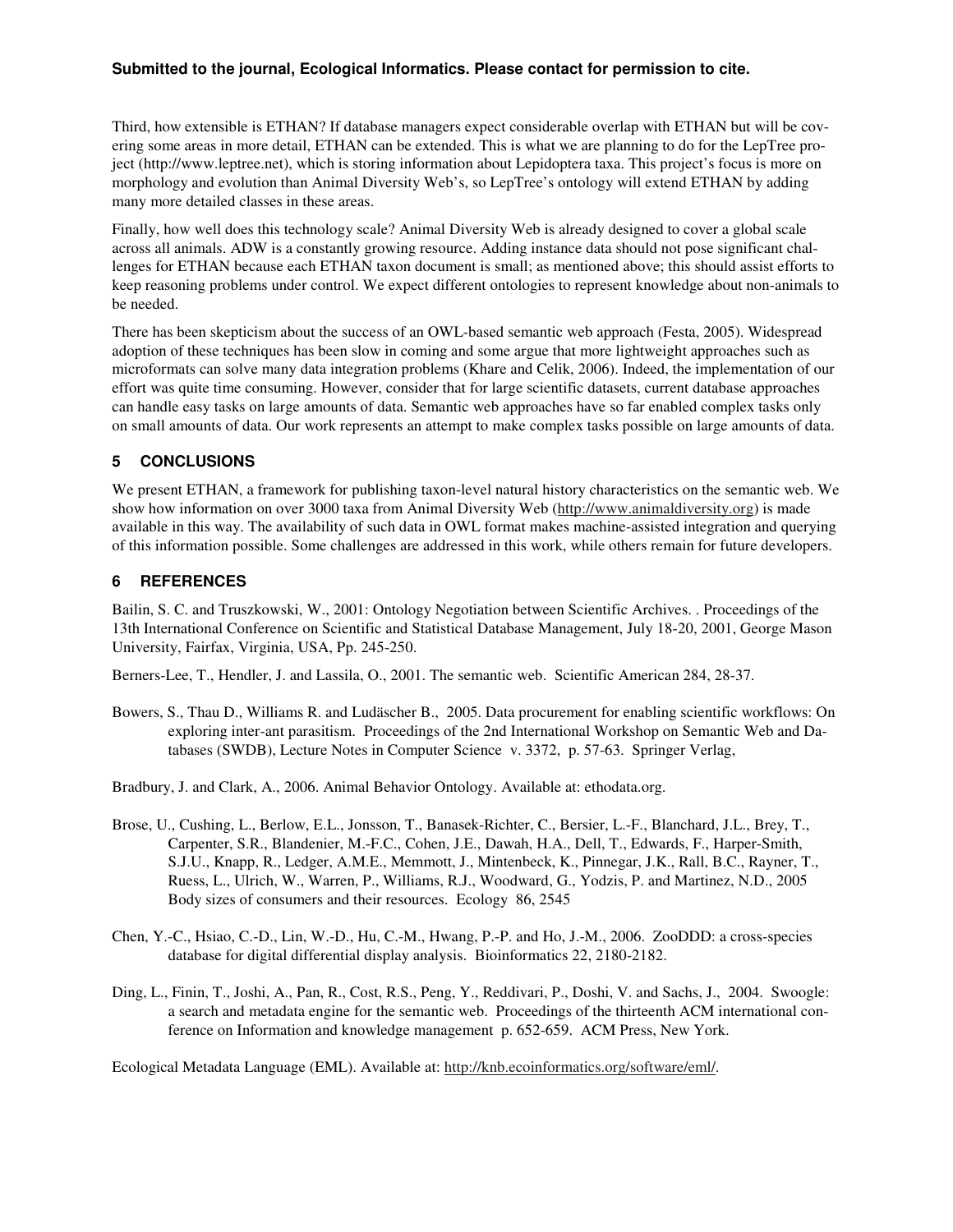Festa, P. 2005. Next big step for the Web--or a detour? CNETNews.com. Available at: http://www.zdnetasia.com/news/hardware/0,39042972,39220930,00.htm

FlyBase. FlyBase: A Database of the Drosophila Genome. Available at: http://www.flybase.org/.

Froese, R. and Pauly, D., 2006. FishBase. Available at: http://www.fishbase.org.

GenBank. Available at: http://www.ncbi.nlm.nih.gov/Genbank/.

Gene Ontology. Available at: http://www.geneontology.org.

Generic Organism Model Database (GOMD) project. Available at: http://www.gmod.org/.

- Halaschek-Wiener, C, Schain, A, Golbeck, J., Grove, M., Parsia, B. and Hendler, J., 2005. A flexible approach for managing digital images on the semantic web in 5th International Workshop on Knowledge Markup and Semantic Annotation (Galway, Ireland). Available at http://www.mindswap.org/~chris/publications/PhotoStuffSemannot2005.pdf
- Horrocks, I. and Patel-Schneider, P.F., 2003. Reducing {OWL} Entailment to Description Logic Satisfiability. In: Fensel et al. (Eds) Proc. of the 2003 International Semantic Web Conference (ISWC 2003), Lecture Notes in Computer Science, No 2870; 17-29. Springer.
- Howard, R. and Moore, A., 2003. A complete checklist of the birds of the world, 3<sup>rd</sup> Edition. Princeton University Press, Princeton, NJ.
- Khare, R. and Celik, T., 2006. Microformats: a pragmatic path to the semantic web. In: Proceedings of the 15th International Conference on World Wide Web, Edinburgh, Scotland; 865-866.
- ITIS. 2006. Integrated Taxonomic Information System (ITIS). Available at: http://www.itis.usda.gov.
- Ives, A.R. and Godfray, H.C.J., 2006. Phylogenetic analysis of trophic associations. American Naturalist 168:E1- E14.
- Kalyanpur, A., Parsia, B., Sirin, E., Cuenca-Grau, B. and Hendler, J., 2005. Swoop a web ontology editing browser/ Journal of Web Semantics 1(4). Version 2.3 Available at: http://www.mindswap.org/2004/SWOOP/.
- Maddison, D.R., 2006. Tree of Life. Available at: http://www.tolweb.org.
- MBL/WHOI, 2006. uBio: Universal Biological Indexer and Organizer. Available at: http://www.ubio.org/.

McCann, K.S., 2000. The diversity-stability debate. Nature 405:228-233.

Myers, P., 2006. Animal Diversity Web. Available at: http://www.animaldiversity.org.

Nirenburg, S., McShane, M. Zabludowski, M., Beale, S. and Pfeifer, C., 2005. Ontological semantic text processing in the biomedical domain. Working Paper #03-05, Institute for Language and Information Technologies, University of Maryland Baltimore County.

Open Biomedical Ontologies. Available at: http://obo.sourceforge.net/.

Page, R.D.M., 2006. Taxonomic names, metadata, and the semantic web. Biodiversity Informatics, 3, 1-15.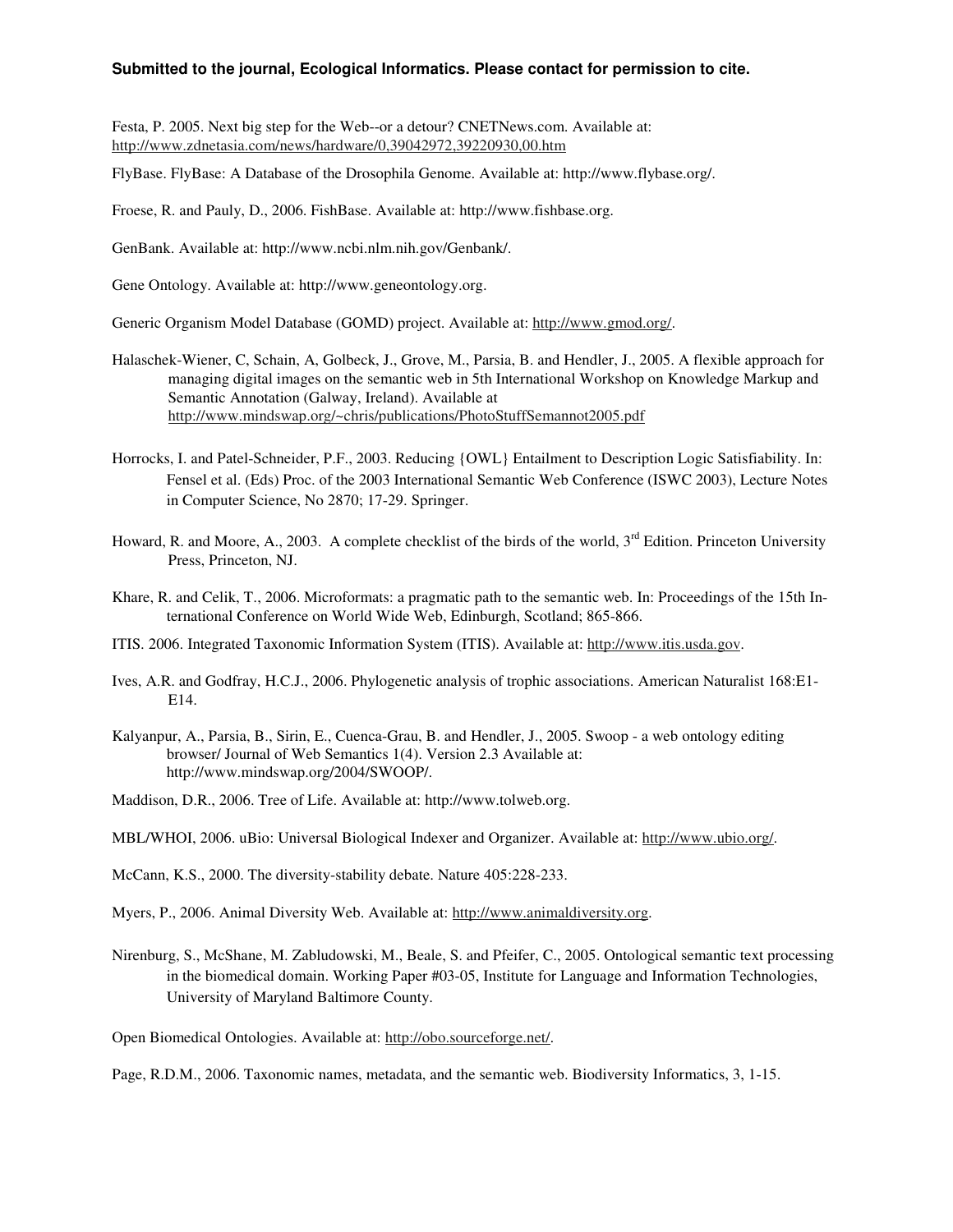Parr, C.S. and Cummings, M.C., 2005. Data-sharing in ecology and evolution. Trends Ecol. Evol. 20, 362-363.

- Parr, C.S., Parafiynyk, A, Sachs, J., Pan, R., Han, L., Li, D., Finin, T., Wang, T.D. and Hollander. A., 2006. Using the semantic web to integrate ecoinformatics resources. In: Proceedings of the Twenty-First National Conference on Artificial Intelligence (AAAI-06), July 2006; 1949-1950.
- Parr, C.S., Espinosa, R., Dewey, T., Hammond, G. and Myers, P., 2005. Building a biodiversity content management system for science, education and outreach. Data Science Journal 4, 1-11.
- Parr, C.S., Lee, B., Campbell, D. and Bederson, B., 2004. Tree visualizations for taxonomies and phylogenies. Bioinformatics 20, 2997-3004.
- Phillimore, A., Freckleton, R.P., Orme, C.D.L., Owens, I.P.F., 2006. Ecology predicts large-scale patterns of phylogenetic diversification in birds. American Naturalist 168(2):220-229.
- Raskin, R. 2006. Guide to SWEET ontologies. Available at: http://sweet.jpl.nasa.gov/. Accessed 18 October 2006.
- SEEK Knowledge Representation Working Group. 2004. SEEK ontologies. Available at: http://cvs.ecoinformatics.org/cvs/cvsweb.cgi/seek.
- Species2000. Available at: http://www.sp2000.org/.
- Spasic, I., Ananiadou, S., McNaught, J. and Kumar, A., 2005. Text mining and ontologies in biomedicine: Making sense of raw data. Briefings in Bioinformatics 6(3):239-251.
- Stanford Medical Informatics. 2006. Protégé 3.1. Available http://protege.stanford.edu/.
- Thompson, J.K., 2005, One estuary, one invasion, two responses--Phytoplankton and benthic community dynamics determine the effect of an estuarine invasive suspension-feeder. In: R.F. Dame and S. Olenin (Eds.), The Comparative Roles of Suspension-feeders in Ecosystems, Springer Press, The Netherlands; 291-316.

TreeBASE. Available at: http://www.treebase.org/treebase.

Uetz,P. (ed.), 2003. European Molecular Biology Laboratory Reptile Database. http://www.reptile-database.org.

Wilson, D.E. and Reeder, D.M., 1993. Mammal Species of the World. Smithsonian Institution Press, Washington, DC.

WonderWeb. 2006. Available at: http://phoebus.cs.man.ac.uk:9999/OWL/Validator.

W3C. 2006. SPARQL Query Language for RDF. http://www.w3.org/TR/rdf-sparql-query/.

W3C. 2006. Web Ontology Language. (OWL) http://www.w3.org/2004/OWL/.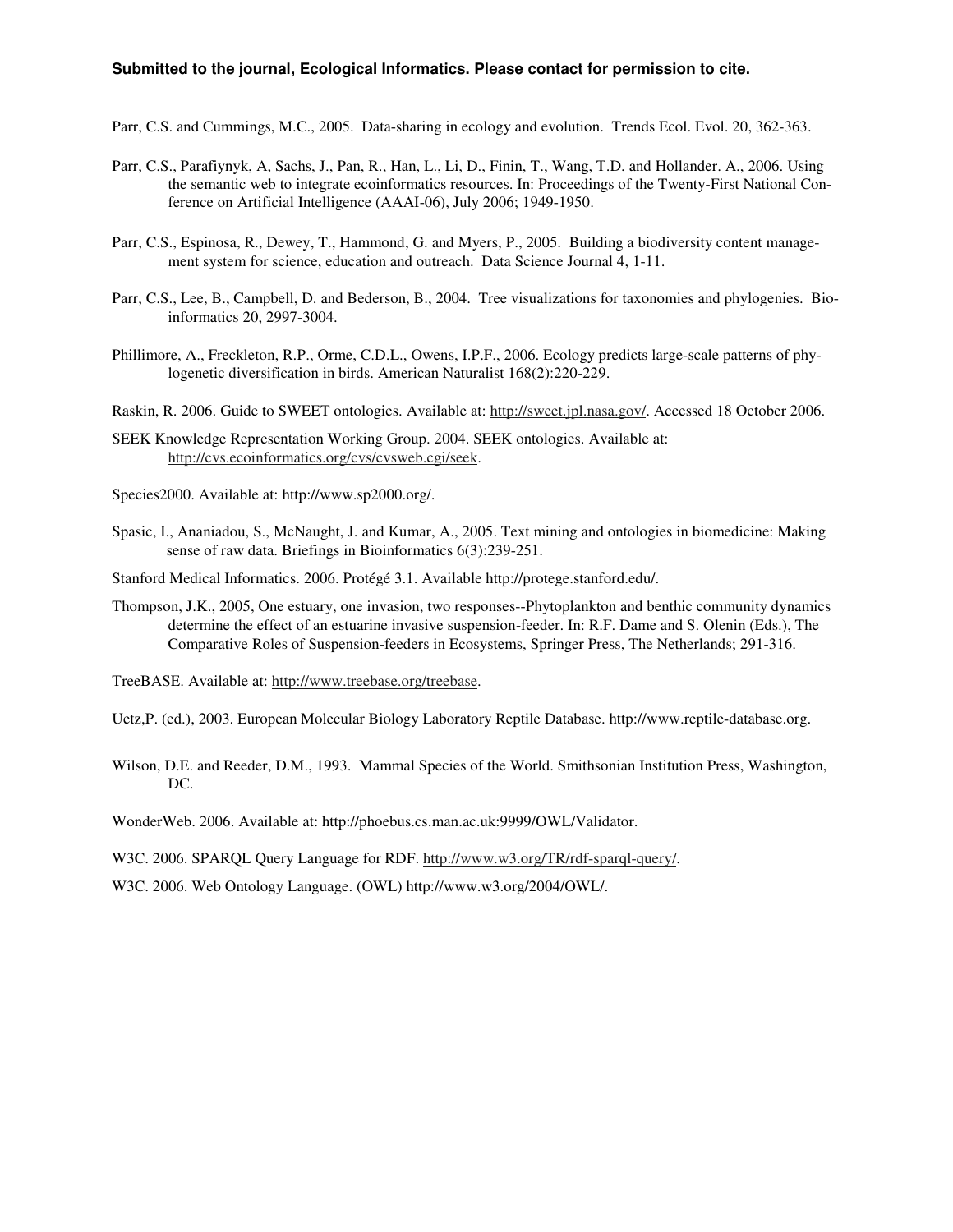### **Figure captions**

Figure 1. ETHAN generation workflow. Animal Diversity Web and SPIRE projects get their taxonomic information from ITIS and several other sources. As mentioned above, content stored in ADW's MySQL databases is currently published as HTML taxon accounts. We've added additional processes that publish the keyword ontology that ADW uses, which, when combined with the actual data instances and the taxonomic information, result in an OWL version of the Animal Diversity Web account.

Figure 2. Flow of natural and life history data on the semantic web. a. Database managers use ETHAN terms and taxonomic data to transform their native stores of information into OWL documents, linking these transformations to HTML documents or placing them in web-accessible directories where they can be discovered b. An agent such as Swoogle crawls these semantic web documents and indexes them. Users of Swoogle services can then issue queries to find pointers to documents with terms from ETHAN, regardless of their source or location. c. Using an application like TripleShop, a user can construct a complex query, discover documents to build a dataset, apply the query to the dataset and have results returned in a spreadsheet-compatible format. Queries and datasets can be saved for future use and shared with collaborators.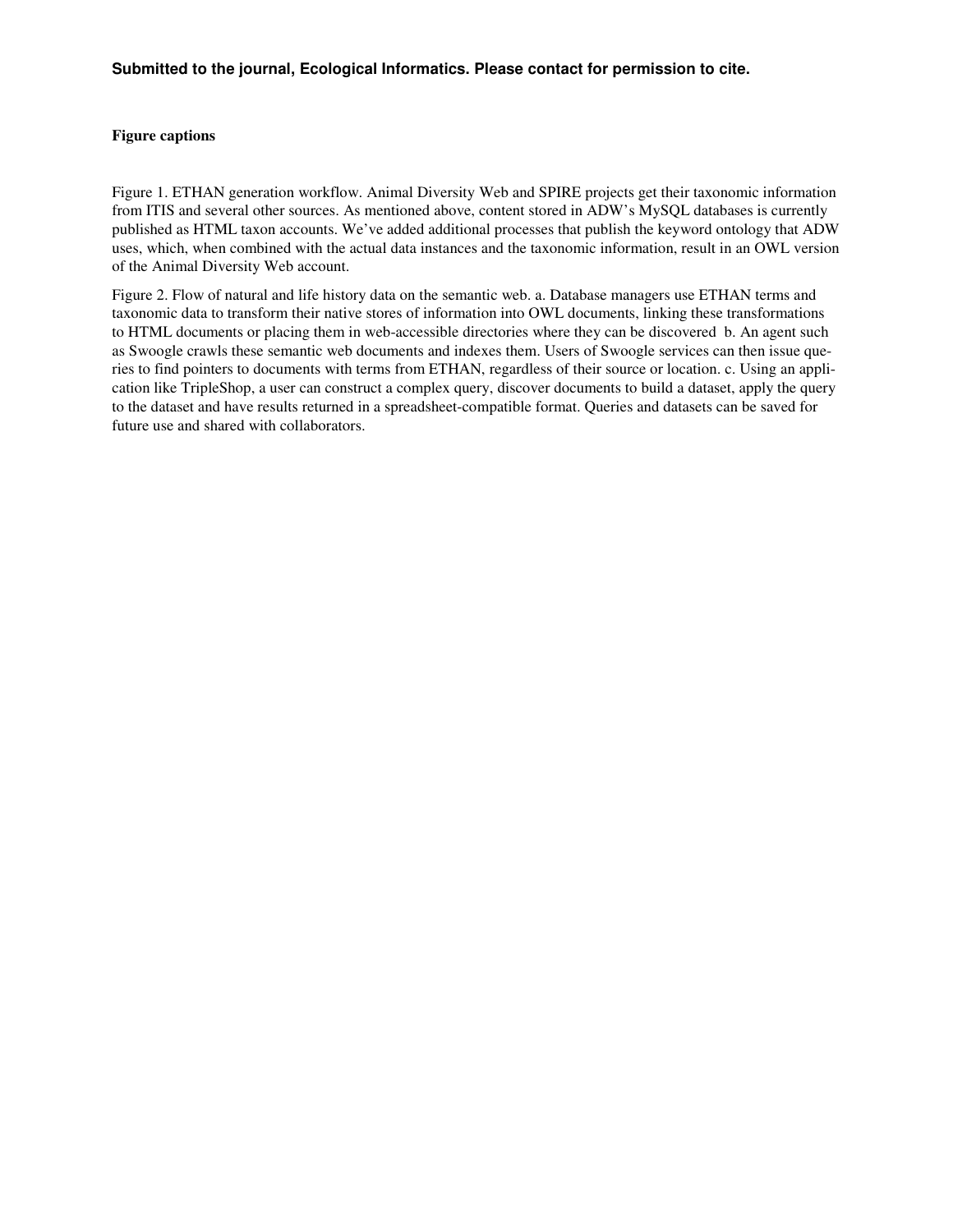**Table 1. ETHAN Keywords concepts.** Concepts are described informally in this table but in ETHAN have specialized labels such as "RainforestThing." Updated from Parr et al., 2005.

| <b>Class</b>                                  | <b>Subclasses</b>                                                                                                                                                                                                                                | <b>Annotation Properties</b>                                            |
|-----------------------------------------------|--------------------------------------------------------------------------------------------------------------------------------------------------------------------------------------------------------------------------------------------------|-------------------------------------------------------------------------|
| Geographic range                              | Nearctic, Neotropical, Antarctica, Indian Ocean, Medi-<br>terranean Sea, island endemic, cosmopolitan                                                                                                                                            |                                                                         |
| Habitat                                       | temperate, tropical, polar, terrestrial, saltwater/marine,<br>freshwater, desert, rainforest, pelagic, rivers and streams,<br>urban, intertidal                                                                                                  | elevation, depth                                                        |
| Physical description                          | ectothermy/endothermy, type of symmetry, sexual di-<br>mass, length, basal metabolic rate<br>morphism, polymorphism, poisonous/venomous                                                                                                          |                                                                         |
| Development                                   | neotenic/paedomorphic, metamorphosis, colonial<br>growth, indeterminate growth                                                                                                                                                                   |                                                                         |
| Reproduction: mating systems                  | monogamous, polygamous, eusocial, cooperative breed-<br>ing                                                                                                                                                                                      |                                                                         |
| Reproduction: general behavior                | semelparity/iteroparity, seasonal/year round breeding,<br>gonochoric, hermaphroditic, parthenogenic, sex-<br>ual/asexual, internal/external fertilization, ovipa-<br>rous/viviparous                                                             | breeding season, number offspring,<br>time to hatching, age at maturity |
| Reproduction: parental invest-<br>ment        | presence of parental care, types of parental investment<br>by males and females, altricial/precocial, extended pe-<br>riod of juvenile learning                                                                                                  |                                                                         |
| Lifespan/longevity                            |                                                                                                                                                                                                                                                  | expected and maximum lifespan in<br>captivity and in the wild           |
| Behavior                                      | degree of sociality, diurnal/nocturnal, migration, mode<br>of locomotion or dominant way of living (scansorial,<br>fossorial, natatorial), sessile/motile, hiberna-<br>tion/aestivation                                                          | territory and home range size                                           |
| Communication/Perception                      | visual, chemical, tactile, acoustic, electrical, magnetic,<br>heat, ultrasound, bioluminescence, mimicry, scent mark-<br>ing, pheromones                                                                                                         |                                                                         |
| Food habits                                   | dominant food type (carnivore, herbivore, other) along<br>with a more specific designation (molluscivore, scaven-<br>ger, nectarivore, coprophage), list of all foods eaten,<br>special food behaviors including caching and filter feed-<br>ing |                                                                         |
| Predation                                     | mimicry, crypsis, aposematism                                                                                                                                                                                                                    |                                                                         |
| Ecosystem roles                               | seed dispersal, pollination, biodegradation, soil aeration,<br>creates habitat, keystone species                                                                                                                                                 |                                                                         |
| Economic Importance for hu-<br>mans: positive | pet trade, food, research, ecotourism, medicine, polli-<br>nates crops, controls pests                                                                                                                                                           |                                                                         |
| Economic Importance for hu-<br>mans: negative | injures humans, crop pest, household pest, causes or<br>carries domestic animal disease                                                                                                                                                          |                                                                         |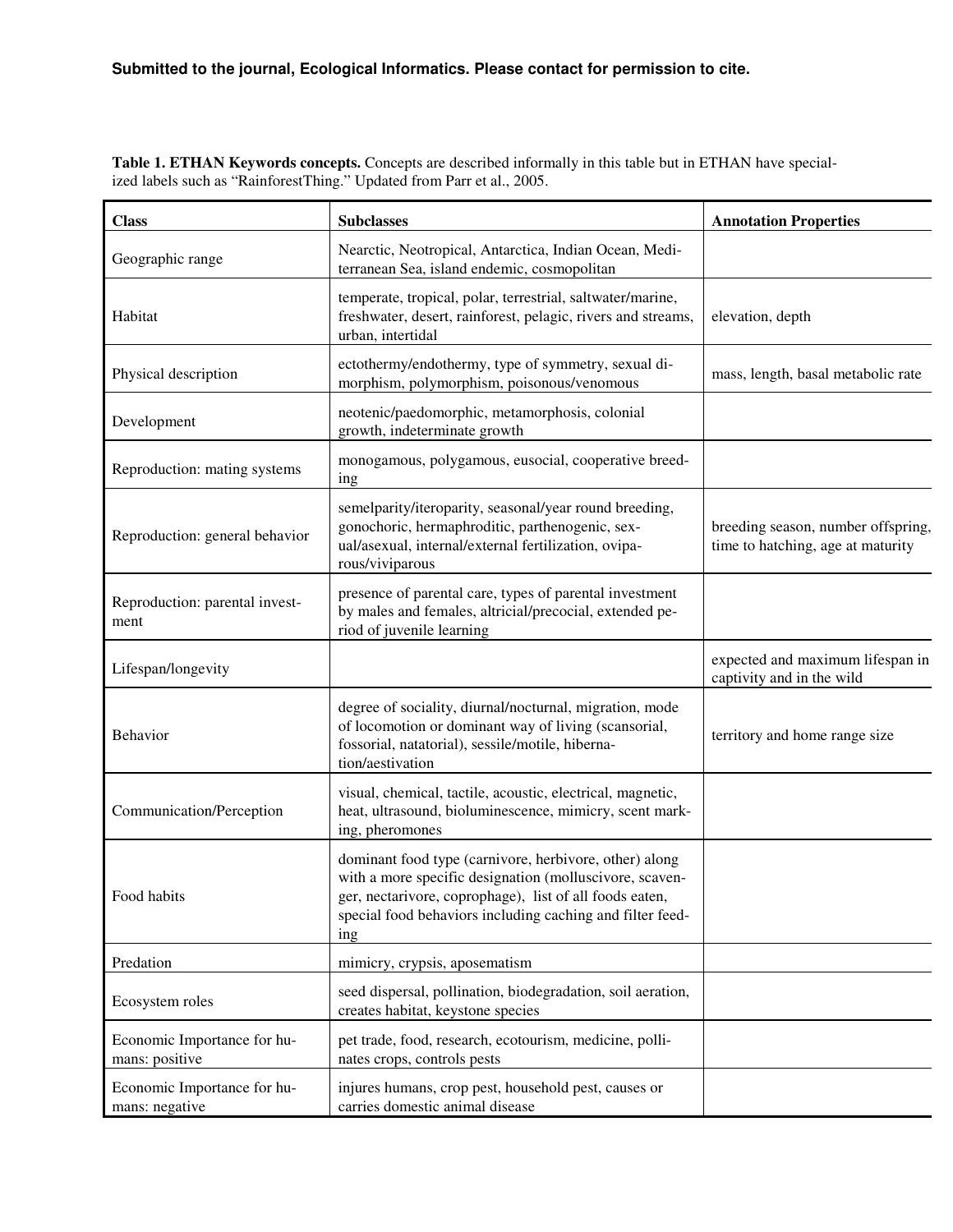|                             | $-1$<br>$\sim$ $\sim$<br>$\sim$                                                   |  |
|-----------------------------|-----------------------------------------------------------------------------------|--|
| status<br>onsery<br>vation. | $D_{\alpha\alpha}$<br>N<br>category<br>`anc<br>. On<br>edlist<br>status<br>┻<br>. |  |

**Table 2. Introduced predators that eat threatened species.** Results of a query over multiple semantic web documents for any taxon considered 'introduced" that has prey with "Threatened" status under the USFWS Endangered Species Act. Predators may not have introduced status in the same community where the prey has Threatened status.

| Predator (introduced)  | Prey (USFWS Threatened) |
|------------------------|-------------------------|
| Canis lupus familiaris | Branta canadensis       |
| Canis lupus familiaris | Cyclura cornuta         |
| Eira barbara           | Leontopithecus caissara |
| Felis silvestris       | Plecotus rafinesquii    |
| Mephitis mephitis      | Branta canadensis       |
| Mustela frenata        | Spermophilus brunneus   |
| Procyon lotor          | Plecotus rafinesquii    |
| Salvelinus namaycush   | Salvelinus confluentus  |
| Sus scrofa             | Cyclura cornuta         |
| Taxidea taxus          | Spermophilus brunneus   |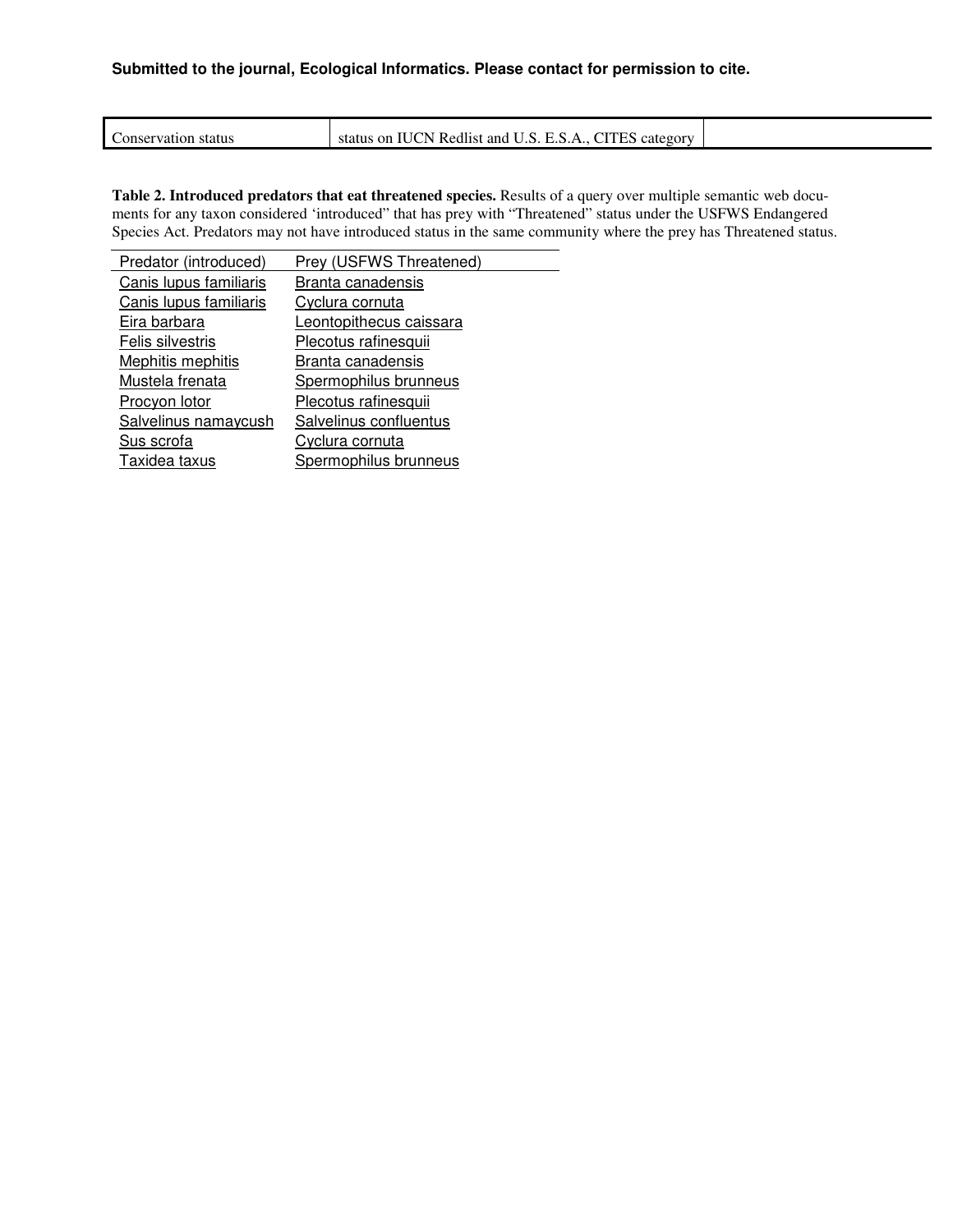